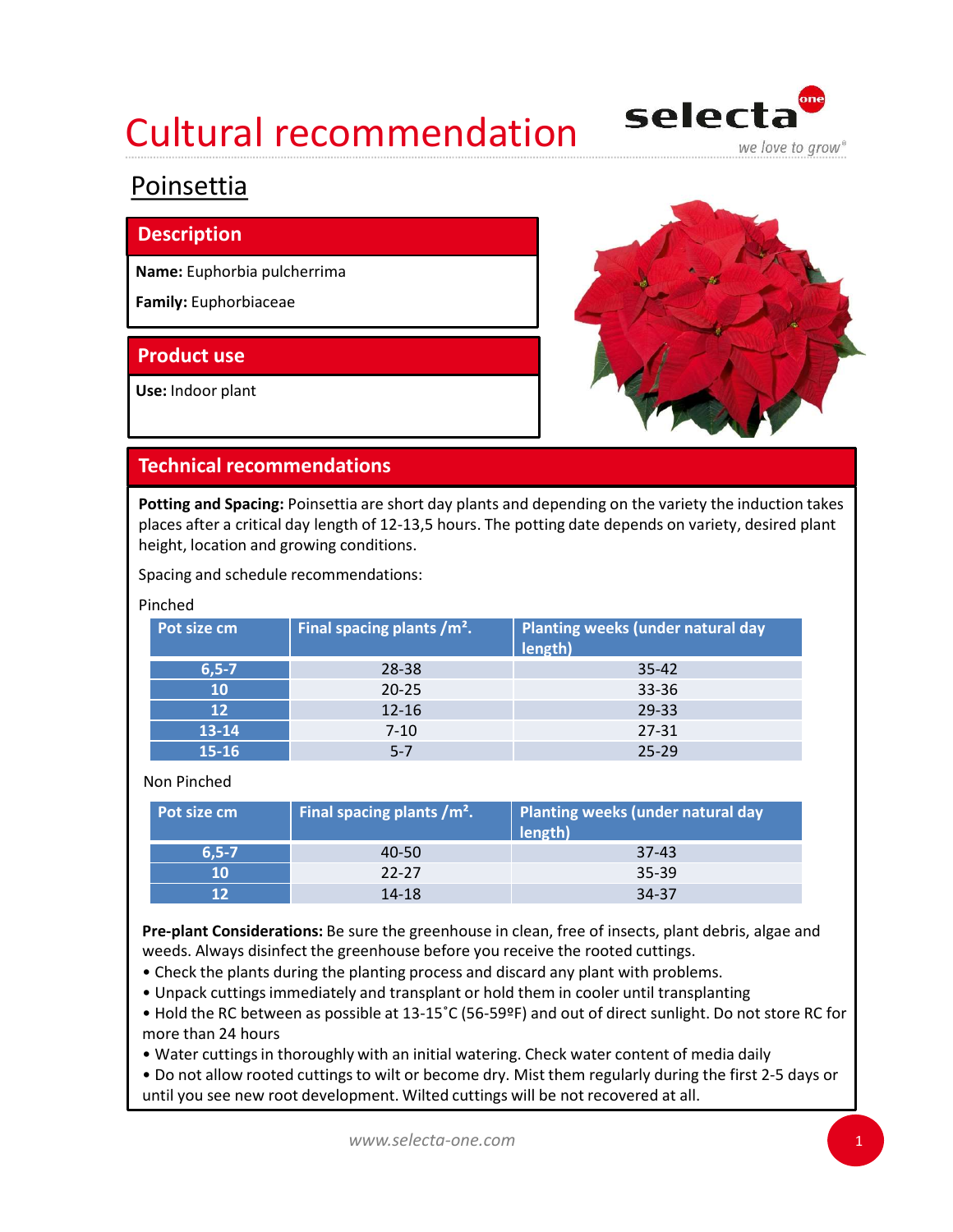

### Technical recommendations

• Avoid mixing fertilizer containing phosphorus with the overhead watering, foliar absorption of some fertilizer results in distorted foliage. Washing the leaves with clean water after each watering with fertilizer, helps to minimize this problem

• Keep air humidity > 75% until the plants are well established and shade from 20-25 Klux until you see new roots development (7-10 days), then gradually increase light levels.

• Establish young plants period, approx. the first 4 weeks: Day temperature: 24-27ºC (75-81ºF), Night temperature: 19-22ºC (66-72ºF), Media temperature: 18-20ºC (64-68ºF)

#### Managing Heat Stress

Avoid heat stress during the first 3-4 weeks by shading, misting/syringe, controlled air movement and avoid letting the media get completely dry, especially after transplant with temperatures > 30ºC (85°F), in the early weeks, poinsettias can begin to suffer. Common symptoms are:

**Cultural recommentations**<br> **Technical recommendations**<br> **Technical recommendations**<br> **Some fertilizer results in distorted foliage**. Washing the leaves with clean w<br>
some fertilizer, helps to minimize this problem<br>
• Keep **Cultural recommendations**<br> **Cultural recommendations**<br> **Cultural recommendations**<br> **Culture:** results in distorted foliage. Washing the leaves with clean with fertilizer results in distorted foliage. Washing the leaves wi **CULTUANNIME COMMIMENT SET ANTIFICATION SET AND A COMMON CONDUCT THE SURFORM THE SOMET A CONDUCT THE SOMET THE SOMETHER IN A CHAPTENT SOME THE SURFORM ON THE SURFORM SHE ARE A WEED THE MONG SHE ARE A WEED THE SURFORM SHE A** Substrate: Poinsettia require a high-quality substrate; best is to use a special Poinsettia substrate. The substrate should provide good structure stability, permeability and good drainage. pH value: 5,5 - 6,5

Fertilizer: Feeding should be based on regularly conducted substrate analyses. Ideally three analyses should be made at the beginning of September, end of September and mid-October. Poinsettias have \* Notes the start of the methanic phoson with the overnea owaterng. Totara assocption or<br>some fertilizer results in distorted foliage. Washing the leaves with dean water after each watering<br>with fertilizer, helps to minimi be in the substrate. • Reep air numinty > 75% untit the piants are well established and shade the<br>see new roots development (7-10 days), then gradually increase light levels<br>• Establish young plants period, approx. the first 4 weeks: Day tempe See new roots aevelopment (1-10 days), then gradually increase light levels<br>
• Establish young plants period, approx. the first 4 weeks: Day temperature: 19-22ºC (66-72ºF), Media temperature: 18-20ºC (64-68ºF)<br>
Managing He • Estabilish young plants period, approx. the first 4 weeks: Day temperature<br>temperature: 19-22ºC (66-72ºF), Media temperature: 18-20ºC (64-68ºF)<br>Managing Heat Stress<br>Avoid heat stress during the first 3-4 weeks by shading

Fertilization depends on:

- 
- 

It's recommended a constant feed fertilizer with (0.8-1.2 gr/l) using commercial fertilizer blends that provide all the essential nutrients or a balanced nutrient solution.

Vegetative period: Start feeding as soon as the roots appear at the pot edge. The N:K ratio should be 1.5 (1,2):1. It is recommended that the nitrogen forms have a maximum content of 30% in ammonia and avoid the use of urea.

Finish period: Two weeks prior to the end of cultivation feeding should be reduced. The N:K ratio

should be 1:1,5 to end up at sales time. This increases the shelf life considerably.

Humidity: At the initial growing period (until about one week after pinching) it is recommended to ensure a high humidity to stimulate branching. Leaves and bracts should be dry during nights, thus water in the morning. Especially with a low temperature regimen you can quickly fall below the dew point which leads to condensation on the plants. There is a high risk of Botrytis when the humidity is too high, hence, use ventilation and dehumidification programs. It is important to put the mgn nutrient requires<br>the in the substrate.<br>Fertilization depends on:<br>- Water quality-<br>- Water quality-<br>- Substrate<br>- Video system<br>- Infigation system<br>- It's recommended a constant feed fertilizer with (0.8-1.2 gr/l) using sheet if you are planning a blackout crop.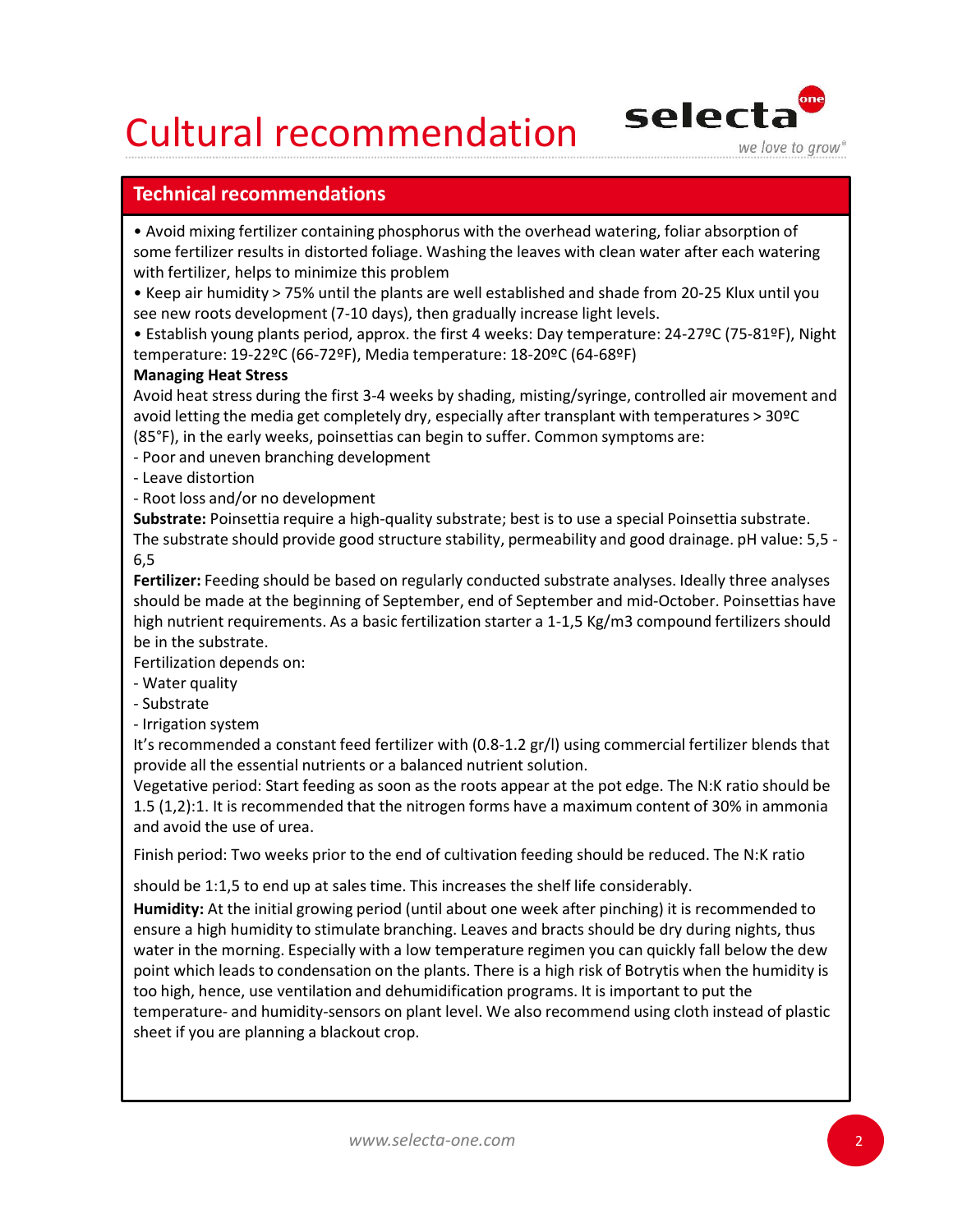

### Technical recommendations

| <b>Cultural recommendation</b>                                     |                                     |                                        | selecta<br>we love to grow <sup>®</sup>                                                                                                                                                                                                                                                                                                                                                                                                                                                                     |
|--------------------------------------------------------------------|-------------------------------------|----------------------------------------|-------------------------------------------------------------------------------------------------------------------------------------------------------------------------------------------------------------------------------------------------------------------------------------------------------------------------------------------------------------------------------------------------------------------------------------------------------------------------------------------------------------|
| <b>Technical recommendations</b>                                   |                                     |                                        |                                                                                                                                                                                                                                                                                                                                                                                                                                                                                                             |
| Temperature:                                                       |                                     |                                        |                                                                                                                                                                                                                                                                                                                                                                                                                                                                                                             |
| <b>Growing stage</b><br>After potting (first two<br>weeks):        | Day temp  <br>24-27°C<br>$(75-81°)$ | <b>Night temp</b><br>19-22ºC (66-72ºF) | <b>Remarks</b><br>Daily misting several times depending on<br>humidity, light conditions and temperature                                                                                                                                                                                                                                                                                                                                                                                                    |
| <b>Vegetative period</b>                                           | 20-28°C<br>$(68-839)$               | 18-21ºC (65-70ºF).                     | For northern regions, we recommend using<br>heating during cold summer nights to ensure<br>branching and incremental growth. For warm<br>climates, use shade and ventilation to avoid<br>heat stress                                                                                                                                                                                                                                                                                                        |
| Induction period: (1st two<br>weeks of short days):                |                                     | 16-18°C (61-65ºF)                      |                                                                                                                                                                                                                                                                                                                                                                                                                                                                                                             |
| Induction period: 2nd week of<br>short days:                       |                                     | 16° C (61ºC).                          | At this stage you can control the growth with<br>DIF techniques                                                                                                                                                                                                                                                                                                                                                                                                                                             |
| <b>Finish plant</b>                                                | 17-20°C<br>$(63-689)$               | >13°C (55°F)                           | To hold the finished plants, lower the<br>temperature gradually to $17 - 14^{\circ}$ C (63-57°F).<br>This stimulates coloring and the shelf life. Be<br>aware of the differences between varieties Be<br>careful when temperature is falling below the<br>dew point. Avoid high humidity.                                                                                                                                                                                                                   |
| <b>Light levels:</b>                                               |                                     |                                        |                                                                                                                                                                                                                                                                                                                                                                                                                                                                                                             |
| <b>Week</b><br>Light levels (Klux)                                 | $20 - 30$                           | 35<br>40-55                            |                                                                                                                                                                                                                                                                                                                                                                                                                                                                                                             |
| hardening of the plant and increases the shelf life of the plants. |                                     |                                        | Under high radiation, shade from 50 Klux and adjust ventilation to the recommended temperature<br>levels. Good shading under high light levels and temperature, avoids stress, leaf edge necroses,                                                                                                                                                                                                                                                                                                          |
| light pollution sources.                                           |                                     |                                        | Short day treatment: The natural day length for the flower induction is given between September<br>20 and 28 depending on the variety (in Central Europe). Poinsettia need an average 40 days of<br>undisturbed short day treatment to develop the bracts properly. If you are planning to create short<br>days and initiate early flowering, shade cloth should not allow more than 0,005 Klux of light<br>penetration. Crop should be shade for a minimum 12,5-13h to initiate flowering. Be aware of the |
|                                                                    |                                     |                                        | Pinching: Pinch multi-stem plants approx. 10-14 days after potting or 4-5 weeks after direct sticking<br>leaving the desired number of nodes. As a reference: for 10.5 cm pot: 4-5 nodes, for 13-14 cm pot:                                                                                                                                                                                                                                                                                                 |

| <b>Week</b>         |       |    |  |
|---------------------|-------|----|--|
| Light levels (Klux) | 20-30 | コロ |  |

Short day treatment: The natural day length for the flower induction is given between September 20 and 28 depending on the variety (in Central Europe). Poinsettia need an average 40 days of days and initiate early flowering, shade cloth should not allow more than 0,005 Klux of light penetration. Crop should be shade for a minimum 12,5-13h to initiate flowering. Be aware of the light pollution sources. Finder is a space of the proper spacing to the product of the production of the product of the product space and temperature, avoids stress, leaf elevels. Good shading under high light levels and temperature, avoids stress view.<br>
Urght levels (Klux) 20-30 35 40-55<br>
Under high radiation, shade from 50 Klux and adjust ventilation to the recommended temperature<br>
levels. Good shading under high ilight levels and temperature, avoids stress, leaf Under high radiation, shade from 50 Klux and adjust ventilation to the recomplection and and through light levels and temperature, avoids stress hardening of the plant and increases the shelf life of the plants.<br> **Short da** 

Pinching: Pinch multi-stem plants approx. 10-14 days after potting or 4-5 weeks after direct sticking leaving the desired number of nodes. As a reference: for 10,5 cm pot; 4-5 nodes, for 13-14 cm pot; 5-7 nodes and for >15cm pot; 7-8 nodes. Leaving too many nodes will encourage open branching and later stem breakage.

Growth regulation: Growth can be regulated by several growing techniques

in our catalogue).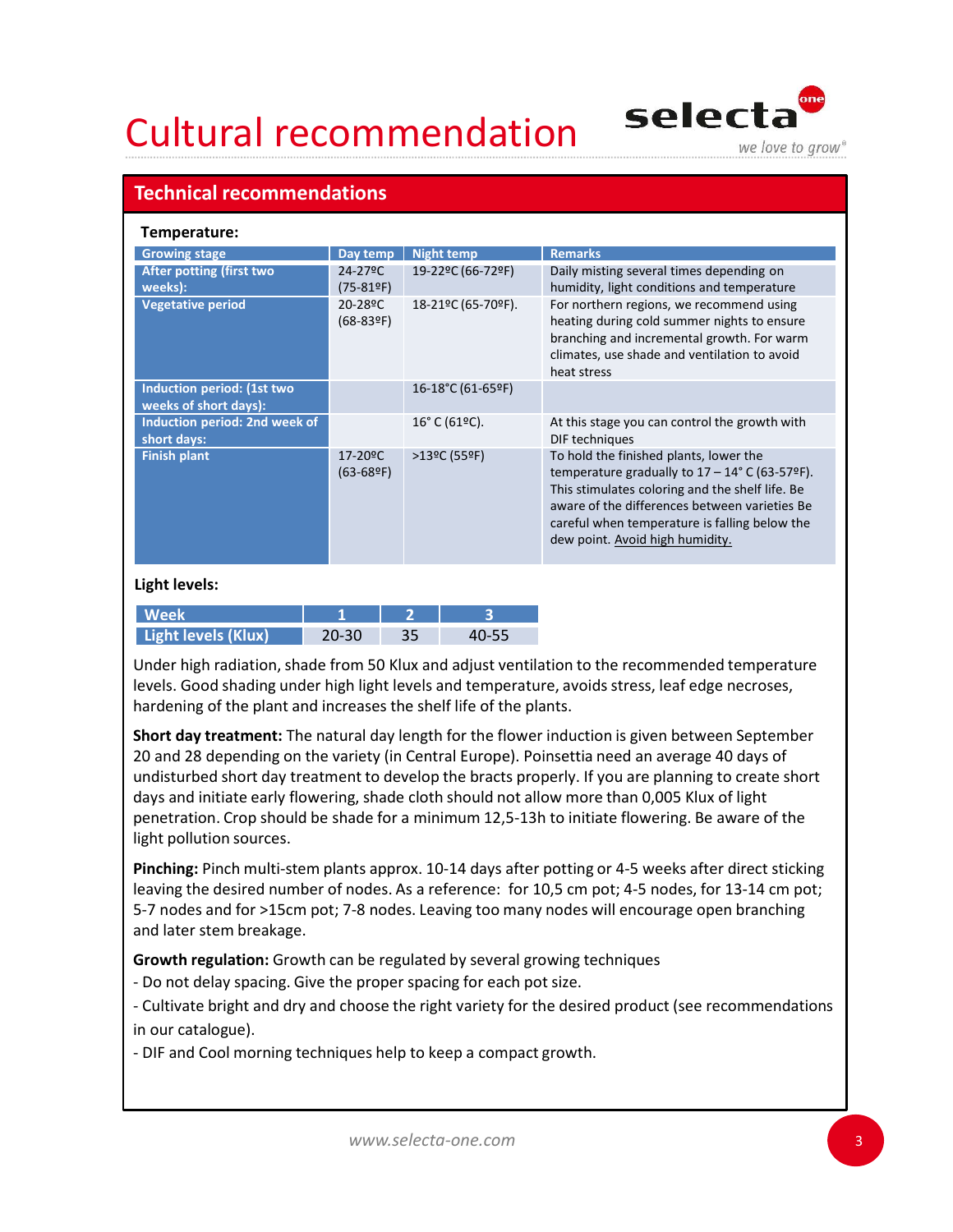

### Technical recommendations

Cool Morning: Decrease the greenhouse temperature to 12-14° C (54-57ºF) by opening the ventilation for 2-3 hours at dawn. Do not reduce the average day temperature too much as this might delay the crop. Use a softer Cool Morning during periods of bad weather. Cool Morning should not be used before side shoots are well developed. Keep in mind that Cool Morning in the short day phase can lead to smaller bracts. Cool Morning is not recommended for late varieties. PGR's. For light control it's recommended to use Clormequat (Cycocel) and for moderate control a **Cultural recommendations**<br> **Cool Morning:** Decrease the greenhouse temperature to 12-14° C (54-57ºF) by openinventilation for 2-3 hours at dawn. Do not reduce the average day temperature too multiplit delay the crop. Use PGR's's considerations: **Cultural recommendations**<br> **Technical recommendations**<br>
Cool Morning: Decrease the greenhouse temperature to 12-14° C (54-57°F) by opening the<br>
ventilation for 2-3 hours at dawn. Do not reduce the average day temperature

- Applications generally begins when lateral shoots are 1,5 to 2 cm long.
- 
- are not recommended except in south regions of high heat
- PGR's applications should be done when greenhouse temperature is < 28ºC (82ºF) to avoid any risk of phytotoxicity. Best time to apply PGRs is in the morning when the leaf surface is cold.

Weekly tracking of the height compared to the desired height is useful to control the growth (graphical tracking). In this way you can identify the stage of development and react with proper environment management like temperature or apply PGR.<br>These recommendations for plant growth regulators should be used only as general guidelines.

Growers must trial all PGR under their conditions and follow the registration uses of each chemical in their country. In case you need advise, please contact our tech support team

#### Pest and diseases:

Poinsettia is sensitive to various pest under greenhouse conditions. Whiteflies, shore fly (fungus gnats) and spider mites are the most common pest of Poinsettias. Start with clean material a well disinfected facilities together with a proper pest management program using different control strategies: exclusion, monitoring, biological and chemical control, are the best tools to control these pests.

Poinsettia are also sensitive to several diseases like Botrytis, Pythium, Rhizoctonia, bacterial pathogens, etc. Disease management should be addressed by sanitation strategies, environmental conditions control, biological and chemical control.

For the chemical control, follow the registration uses of each product in each region.